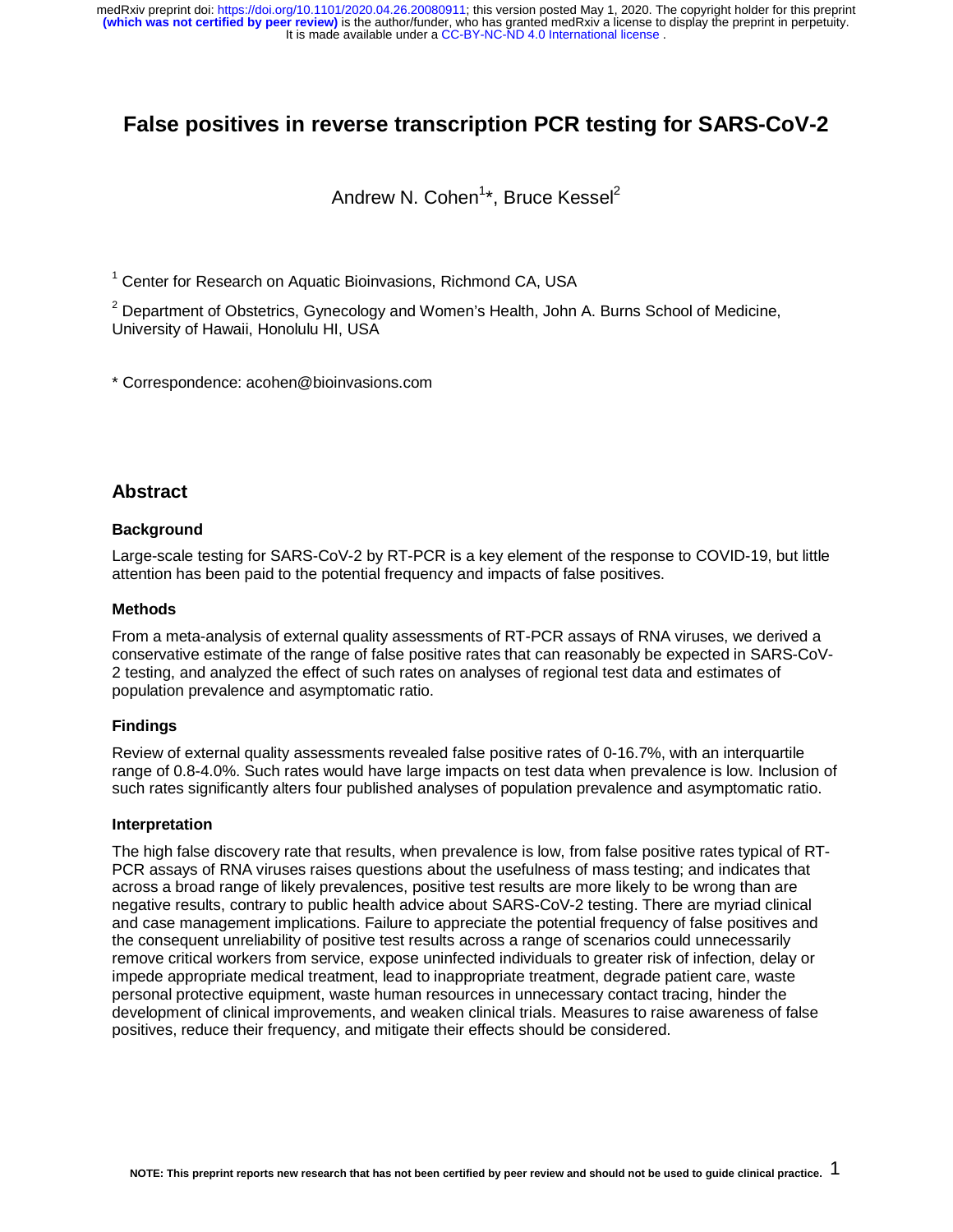# **Introduction**

Large-scale testing for SARS-CoV-2 is a key element of the response to the COVID-19 pandemic. Test protocols use the reverse transcription polymerase chain reaction (RT-PCR) to detect diagnostic sequences in the RNA genome. The results are used to identify transmission clusters, model rates of spread, calculate death rates, assess the number and significance of asymptomatic carriers, shape public policy on social distancing, and inform decisions about the spatial and temporal allocation of medical resources.

Test accuracy is thus of paramount importance, yet little attention has been paid to the potential frequency and impacts of false positives in SARS-CoV-2 testing. We hypothesize that a significant false positive rate (FPR) is likely and could have substantial implications for clinical care, epidemiologic statistics, and public health policy.

## **Methods**

We searched on-line for (1) external quality assessments (EQAs) of diagnostic laboratories conducting RT-PCR assays for RNA viruses; (2) studies that estimated false negative rates (FNRs) in SARS-CoV-2 testing; and (3) studies that used SARS-CoV-2 RT-PCR test data to estimate population prevalence or the asymptomatic ratio, defined as the ratio of asymptomatic infected individuals—in the sense of permanently asymptomatic, not presymptomatic—to total infected individuals.

We conducted a meta-analysis of EQAs of medical diagnostic laboratories conducting RT-PCR assays for RNA viruses, in order to calculate FPRs for tests similar to the SARS-CoV-2 RT-PCR tests. We excluded EQAs prior to 2004, since many of the assays relied on older RT-PCR methods that may be less accurate. The EQAs provided participating laboratories with blind panels of positive and negative samples to assay, and received and analyzed the results. For each EQA we calculated the FPR as the number of negative samples reported as positive, divided by the total number of negative samples. Where we could only determine a range, we conservatively took the FPR as the lower bound of the range. In EQAs where no negative samples were reported as positive, we report the FPR in Table 1 as below a detection limit equal to the reciprocal of the total number of negative samples, but for analysis treated the FPR as zero. We calculated the median value and interquartile range of these FPR data and also of a subset restricted to EQAs where the total number of negative samples was >100. We used the lower of these medians and interquartile ranges to analyze the effects of false positives. From published studies we determined a range of FNR values to use in this analysis. We obtained test data and calculated test positivity rates for South Korea<sup>1</sup> and New York State,<sup>2</sup> representing regions with low and high positivity rates.

We derived the dependence of the false discovery rate (FDR)—the proportion of positive test results that are false positives—on the FPR, FNR and test positivity rate (Appendix pp.1–2). We modeled the effect of these on FDR across ranges for FPR, FNR and positivity based on, respectively, the EQA analysis, published estimates, and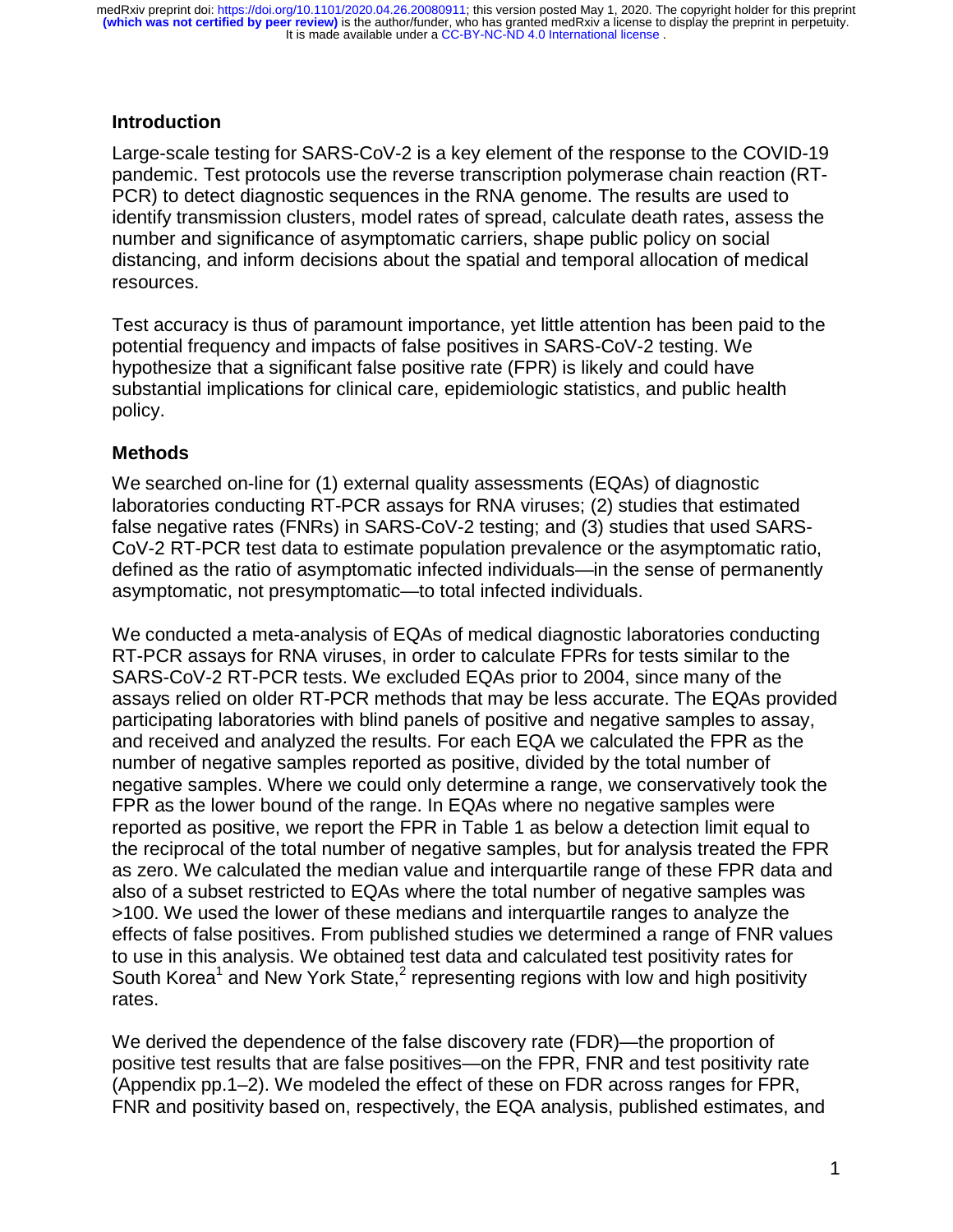the two sets of regional test data. In studies that we identified as using SARS-CoV-2 RT-PCR test data to estimate population prevalence or the asymptomatic ratio, if FPRs and FNRs were not included in the analysis we re-analyzed the data using FPR and FNR values as described above.

# **Results**

We compiled data and calculated FPRs for 43 EQAs conducted between 2004 and 2019, each of which assessed between three and 174 laboratories. These laboratories provided the EQAs with assays of 4,113 blind panels containing 10,538 negative samples (Table 1). The information provided on the laboratories' methods was incomplete, but it appears that 99.8% of the panels were assayed with RT-PCR and 0.2% with RT-Loop-mediated Isothermal Amplification or RT-Reverse Polymerase Amplification. In the EQAs where this information was provided, 17% of the RT-PCR were conventional and 83% were real-time.

In seven EQAs the FPRs were below detection limits and in two we were only able to determine a range. FPRs in each EQA ranged from 0-16.7%; 3.2% of the 10,538 negative samples were reported as positive. There was no correlation between FPR and Year over 2004-2019 (r=0.147, p=0.346). The median and interquartile range were lower for the full than for the reduced data set, so we used the full data set's 25th percentile (0.8%), median (2.3%) and 75th percentile (4.0%) values as inputs to the analyses (Appendix pp. 3–4).

Published analyses of SARS-CoV-2 testing indicate a range of FNRs from 0% to 40.7% (Appendix pp. 5-6); we used 20% as input to the model and performed a sensitivity analysis over the range of 0-40% (Appendix p. 7). Data on the cumulative numbers of individuals tested and individuals that tested positive in South Korea and New York State through April 22, 2020 were additional inputs. The resulting positivity rates and FDRs are shown in Fig. 1.

For Fig. 1A & 1B, test positivity was calculated as the ratio between the reported numbers of individuals that had tested positive and the number that had been tested. In South Korea, positivity grew from less than 1% before February 20 to a peak of 5.7% on March 2, and then declined to 1.9% by April 22 (Fig. 1A). Assuming an FNR of 20% and FPR of 0.8%, the FDR—the percentage of the positive test results expected to be false positives—ranges from 13.5% on March 2 to 42% on April 22. With FPRs of 2.3% and 4.0% the FDR is higher, reaching 100%—meaning that the expected rate of false positives is equal to or greater than the actual number of positives recorded—on and after April 6 and March 10 respectively (Fig. 1C). In New York State, test positivity grew from 13% on March 13 to 41% on April 8, then declined slightly (Fig. 1B). With FNR=20% and FPR=8%, the FDR ranges between 1% and 5% over this period; with FPR=2.3% the range is 3-15%, and at FPR=4.0% the range is 6-27% (Fig. 1D).

In most countries testing programs targeted individuals that had traveled to high-risk areas, were exposed to individuals that had tested positive, or showed symptoms consistent with COVID-19, and this bias made these data unsuitable for estimating the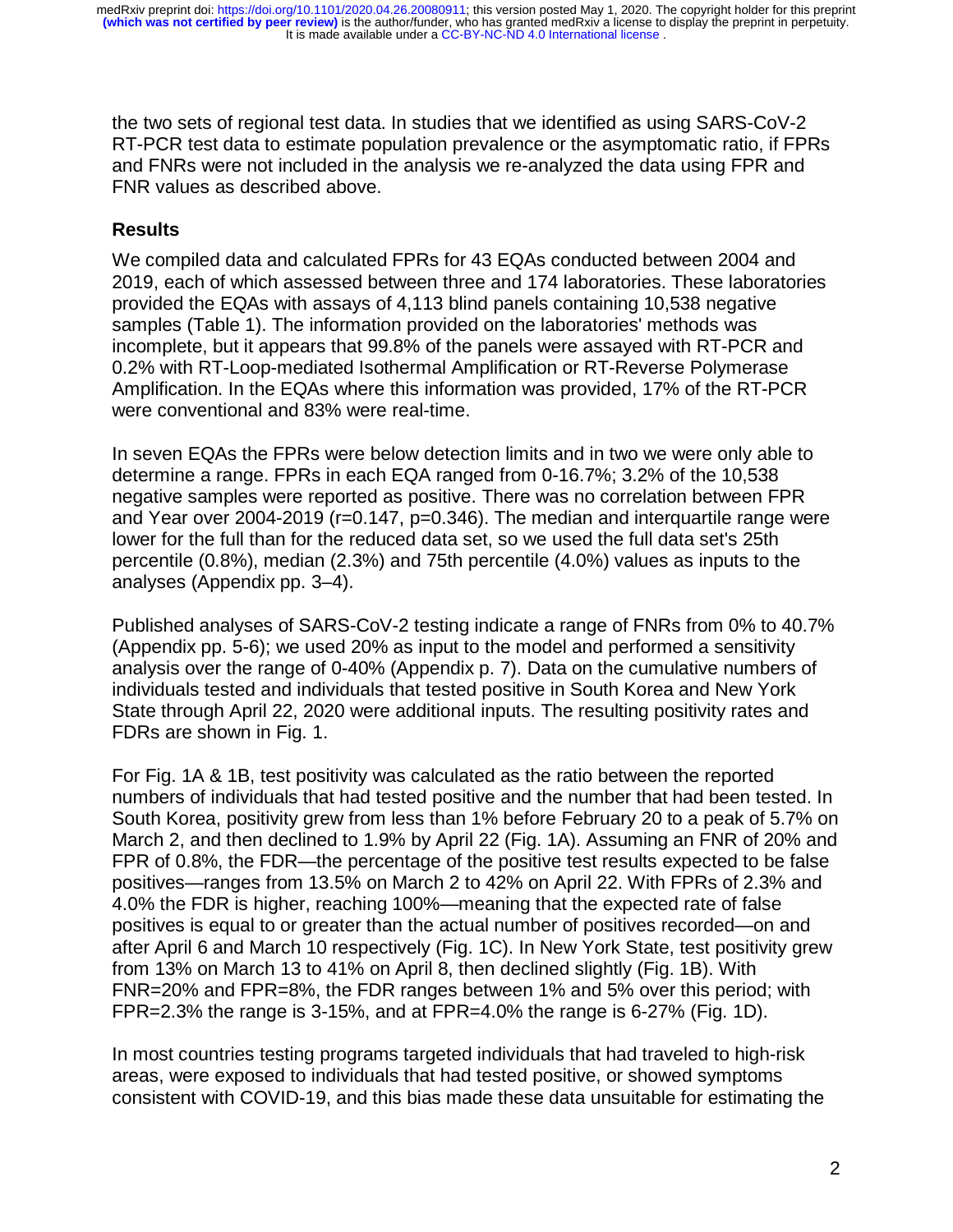prevalence of SARS-CoV-2 in the general population. However, one study used data from a quasi-random sampling of the Icelandic population to estimate population prevalence: by dividing the 100 individuals that tested positive by the 13,080 individuals that were tested, the study estimated that  $0.8\%$  of the general population was infected.<sup>3</sup> Since FPRs and FNRs were not included in the analysis, we recalculated with an FPR of 0.8% and an FNR between 0 and 40%. The expected number of false positives is 105, slightly greater than the 100 positive results actually reported, so the corresponding estimate of prevalence in the general population would be zero. Varying the FNR over the indicated range has negligible effect.

A small, "accidental" quasi-randomized study was conducted when physicians at a New York City hospital decided to test for SARS-CoV-2 in all obstetrical patients admitted for delivery.<sup>4</sup> They tested 214 patients admitted between March 22 and April 4, 2020, 33 of whom tested positive; 207 of the tested patients and 26 of those that tested positive showed no symptoms of COVID-19 prior to discharge, with a median stay of 2 days. The study reported that more than one out of eight asymptomatic patients (26/207) admitted for delivery were positive for SARS-CoV-2, that these results might be generalizable to regions with similar rates of infection if not to others, and that the true prevalence of infection might be higher because of false negative test results. Recalculating with the test positivity rate of 33/214=15.4%, FNR=20%, and FPRs=0.8%, 2.3%, and 4.0%, and assuming that the seven symptomatic patients were true positives, then the ratio of infected asymptomatic patients to all asymptomatic patients is estimated as 1 to 8.4, 1 to 9.4, and 1 to 11.1, respectively. Note that this calculation takes account of false negatives; varying the FNR from 0 to 40% has little effect on these estimates.

We found two studies that analyzed the SARS-CoV-2 asymptomatic ratio. The first reported on 565 Japanese citizens evacuated from Wuhan, China in February 2020.<sup>5</sup> On arrival in Japan all were tested for SARS-CoV-2 by RT-PCR and 13 tested positive, of which 4 were asymptomatic with no symptoms observed up to 30 days after departure from Wuhan. The study calculated the asymptomatic ratio as 4/13=30.8%, suggesting that this was indicative of the general asymptomatic ratio for COVID-19. We recalculated with the test positivity rate of 13/565=2.3, FNR=0-40%, and FPR=0.8%, yielding an expected number of false positives is between 4.4 and 4.5, greater than the number of asymptomatic individuals that tested positive. If the symptomatic evacuees were true positives, then the estimated asymptomatic rate is zero. With FPR=2.3% the expected number of false positives is 13, equal to the number that tested positive, and the estimated prevalence of SARS-CoV-2 infection among the evacuees is zero.

The second study reported on 3,063 passengers and crew of the *Diamond Princess* cruise ship who were tested for SARS-CoV-2 by RT-PCR;<sup>6</sup> 634 tested positive, including 320 who were asymptomatic at the time of testing. The study used a statistical model to distinguish presymptomatic from asymptomatic members of this group and concluded that 35% of the 320 were true asymptomatics, yielding an asymptomatic ratio of 17.9%. Assuming that the expected false positives are to be found in this asymptomatic group, with a test positivity rate of 634/3,063=20.7%, FNR=0- 40%, and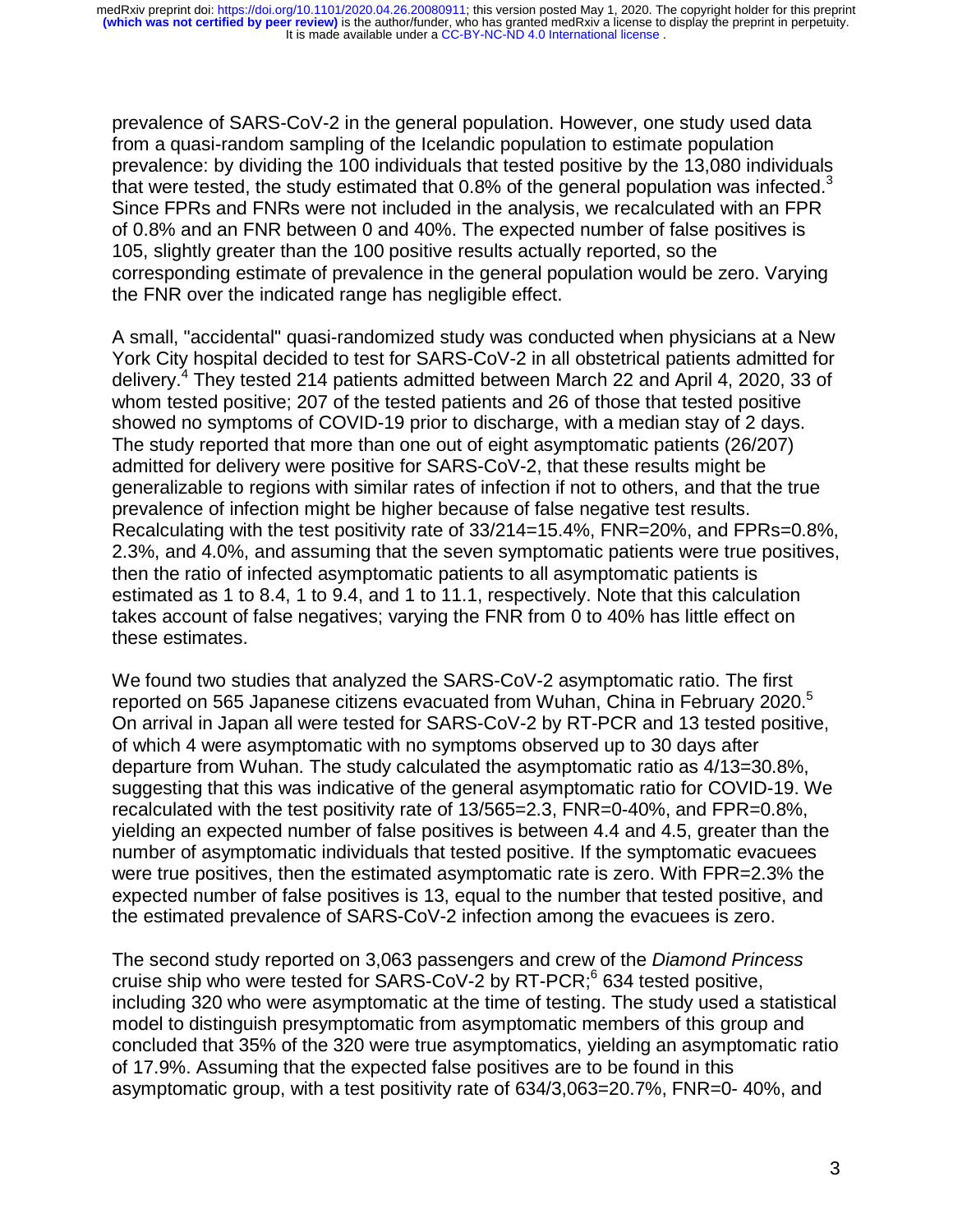FPR=0.8%, the expected number of false positives is between 18 and 20 and the estimated asymptomatic ratio is 14.8-15.3%; at FPR=2.3% the estimated ratio is 8.9- 10.3%, and at FPR=4.0% it is 1.9-4.3%.

# **Discussion**

Though several studies addressed FNRs in SARS-CoV-2 RT-PCR testing, we found little discussion of FPRs. PCR amplification of nucleic acids contributes to test sensitivity but also creates vulnerabilities to minute levels of sample contamination, which can produce false positives that are indistinguishable from true positives. Our meta-analysis of EQAs of similar diagnostic tests found FPRs with an interquartile range of 0.8-4.0%. These false positives were probably not generated by cross-reactivity, since test protocols are typically tested against the likeliest reactants including similar viruses, and because many tests target multiple genomic regions. Nor were they likely to be due to reagent contamination during manufacture, which in most cases would be detected by negative controls.

Rather, the likeliest source of these false positives is sample contamination or human error. Samples can be contaminated by a positive sample analyzed at the same time (cross-contamination), or more likely by target genes amplified from prior positive samples or positive controls (carryover contamination). False positives can also be produced by sample mix-ups<sup>7</sup> or data entry errors.

We investigated the effect of a range of FPRs from 0.8% to 4.0%, corresponding to the interquartile range for the EQAs in our meta-analysis. As an estimate of the possible range of effects this FPR range may be conservative because (1) higher values were reported by several EQAs; (2) the EQAs assessed only intra-laboratory error; any false positives generated by contamination or human error during sampling  $8-10$  or sample transport would be additive to the FPRs estimated from the EQAs; and (3) the emergency implementation of SARS-CoV-2 testing—including rapid expansion of sampling capacity employing some novel sampling procedures and newly-trained staff, scarcities of personal protective equipment, novel diagnostic assays and controls, and laboratories pressed to operate beyond their normal capacities—suggest a greater potential for false positives than during normal operations.<sup>8,11</sup> Contamination of test kits produced by the U.S. Center for Disease Control and Prevention (US CDC),  $^{12}$  and reported cross-reactivity with primer-probe sets used in some SARS-CoV-2 assays<sup>13</sup> may be suggestive of the consequences of a rushed response.

The FPR is the proportion of uninfected individuals that test positive. Thus even a small FPR can generate a significant number of false positives if uninfected individuals are a large fraction of the test population, as is generally the case when test positivity is low. This can be seen in our re-analyses of four studies. In the Iceland and Japanese evacuees studies, which had test positivity rates of 0.8% and 2.3% respectively, our recalculations using even a low FPR greatly changed the results, reducing the estimates of population prevalence and asymptomatic ratios to zero. In contrast, in studies of women admitted for delivery and the *Diamond Princess* cruise ship, which had test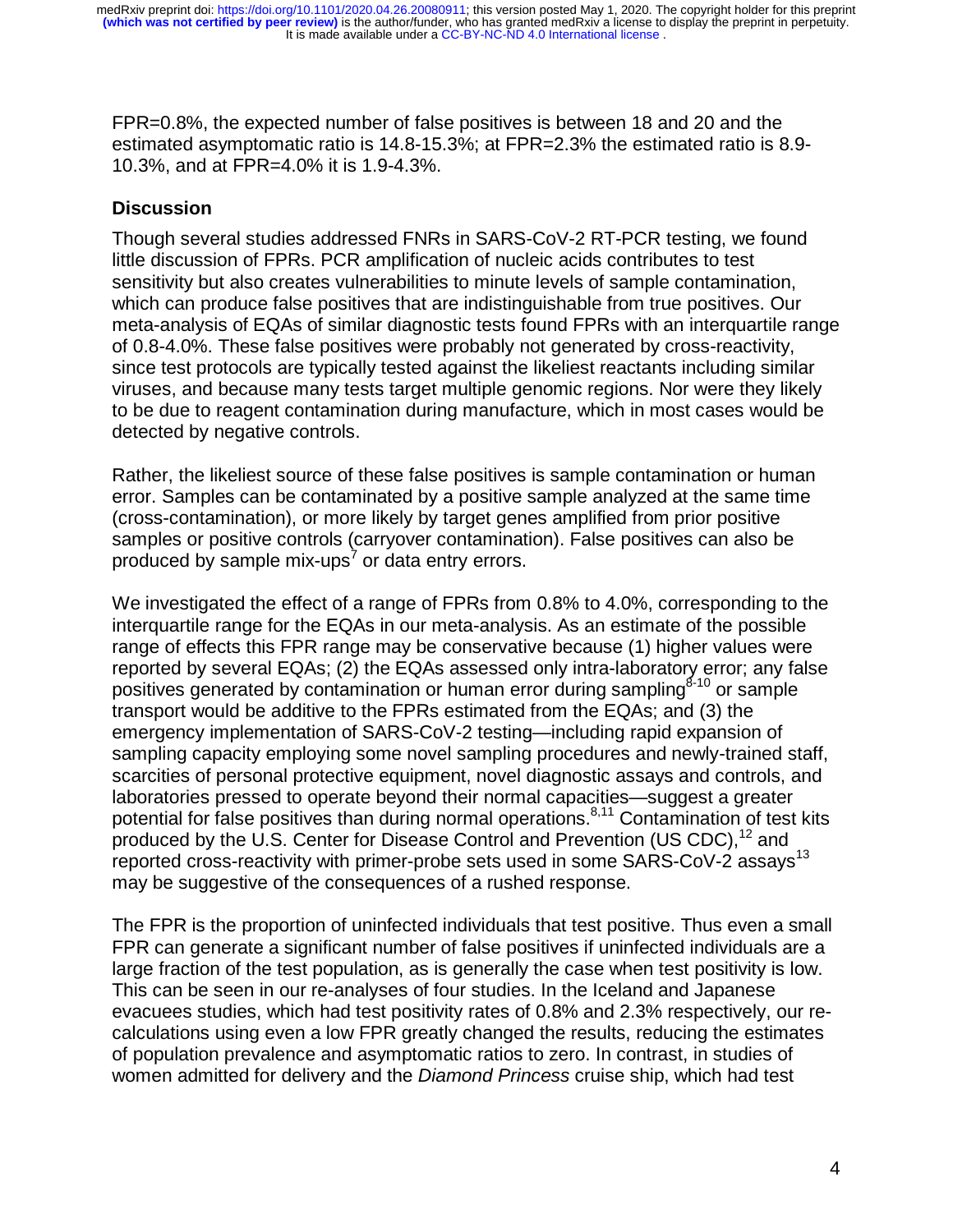positivity rates of 15.4% and 20.7% respectively, re-calculations using the same FPR reduced the studies' results by only 5% and 16% respectively.

Our recalculations were based on estimated FPRs and FNRs, which even if accurate with regard to the mean may be higher or lower in some localities than in others. For example in Iceland, although our recalculations indicate zero or near-zero prevalence in the general population, certain aspects of the population data—that a larger fraction of the group that tested positive had traveled to other countries, had contact with an infected individual, and had reported some symptoms; and that no children tested positive—suggest that many of the individuals that tested positive were actually infected.

Our analysis of two regional data sets demonstrates the potential for a high frequency of false positives, especially when test positivity is low. In New York State, with FNR=20% and FPR=0.8%-4.0%, estimated FDR declined from 5-17% when positivity was lower in mid-March to 1-5% at the positivity peak on April 11 (Fig. 1D). Test positivity was lower in South Korea. From the date of peak positivity to April 12 the estimated FDR rose from 14% to 37% if FPR=0.8%; it rose from 40-71% to 100% by different dates if FPR=2.3% or 4.0%, when the expected number of false positives was high enough to account for all of the positive test results (Fig. 1C). If included in calculations, a high frequency of false positives reduces estimates of prevalence, which affect other key statistics, for example by increasing estimates of the hospitalization rate and death rate,

Thus FDR rises as test programs sample populations with fewer infected individuals. This can result from programs continuing to implement broad-scale testing even as the prevalence of the virus in the general population declines, as appears to be the case in South Korea. Or it can result from expanding the scale of testing to include individuals who are less likely to be infected. Calls for mass testing for SARS-CoV-2 should be evaluated in light of the potential for the positive test results from broad-scale testing to be substantially comprised of false positives. Though broadening the scale of testing does generate more data, the quality of the generated data declines as it becomes increasing contaminated by false positives.

At the case level, the FDR is the probability that a positive result is incorrect. The fact that substantial FDRs result from applying modest FPRs to various real-world test data has implications for case management. False-positive test results may cause unnecessary stress and result in unnecessary, weeks-long isolation of individuals, including isolation of health-care and other critical workers. Human and other resources are wasted if used to track and test close contacts of false positives. In hospitals, longterm care facilities, and prisons, false-positive patients, residents, and inmates may be moved into isolation wards or living areas along with infected individuals, placing them at greater risk of infection.<sup>14</sup> Similarly, in some regions, false-positive individuals living at home may be pressured or required to move into isolation facilities for people infected with SARS-CoV-2.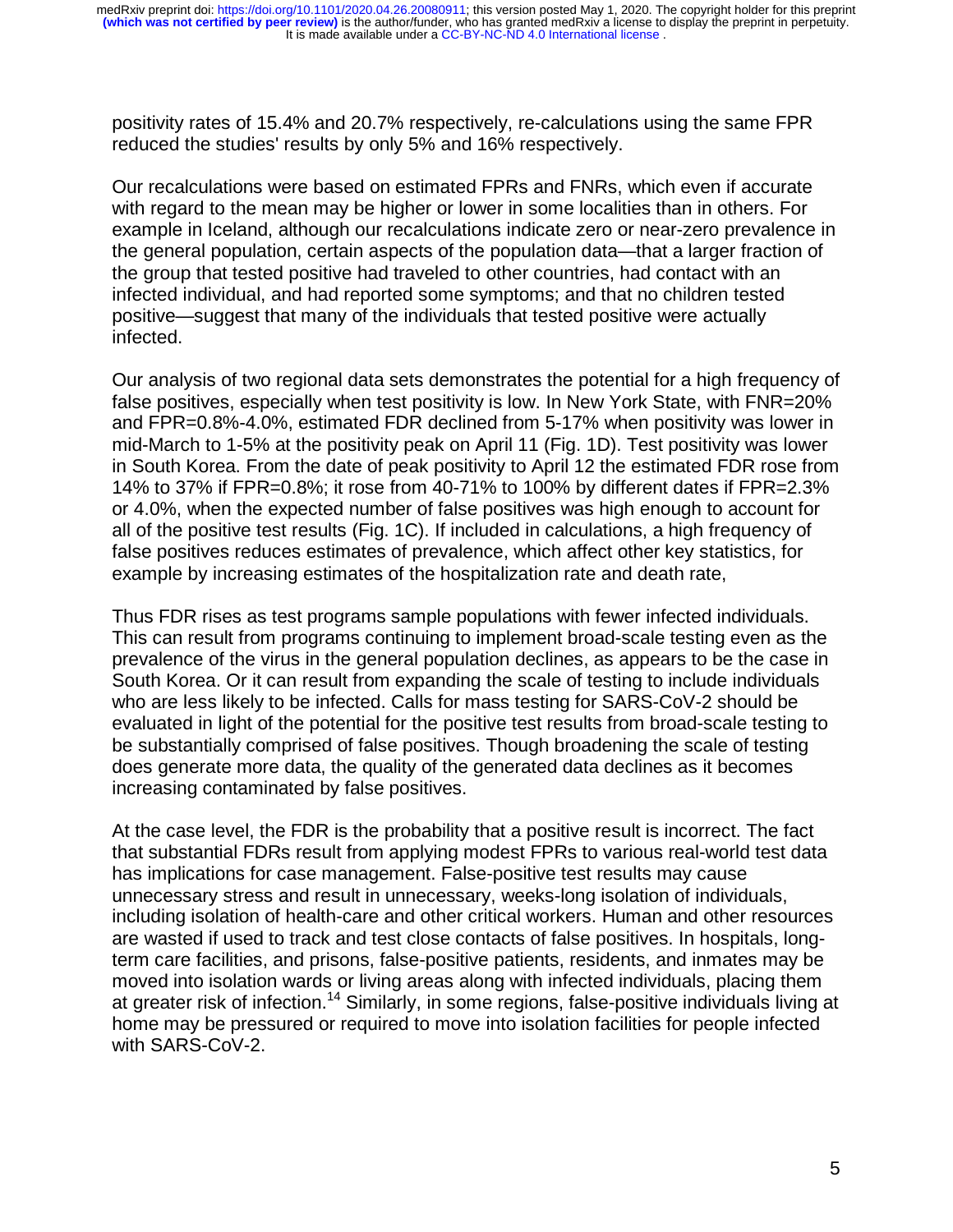In hospitals, there can be wasteful consumption of personal protective equipment in caring for false positive patients, while at the same time the unnecessary use of such equipment and other protective measures may impede the care of the patient. In respiratory patients, a false positive test result may impede a correct diagnosis, delaying or depriving such patients of appropriate treatment. The presence of false-positive patients may hinder the development of improved medical care for COVID-19 patients based on clinical experience, because incorrectly diagnosed patients introduce noise into clinical observations. Over the longer term, if antibody or antiviral treatments become available for COVID-19 patients, or if prophylactic treatments are developed for asymptomatic or mildly symptomatic individuals that have tested positive, false-positive individuals may be subjected to medically inappropriate treatments.15 Clinical trials of potential treatments could lose statistical power by unwittingly enrolling false-positive individuals, who would be exposed to potentially harmful side effects without any mitigating potential for benefit.

False positives affect the interpretation of test results. The Patient's Fact Sheet for the US CDC's SARS-CoV-2 test states that there is only "a very small chance" that positive tests result could be wrong, but suggests that negative results could well be wrong.<sup>16</sup> Public health officials have similarly suggested that positive test results are absolutely reliable but negative results are untrustworthy.<sup>17</sup> In reality the opposite is true over a wide range of likely scenarios. For example, antibody tests indicate that the prevalence of SARS-CoV-2 infections in residents of Santa Clara County, California is 2.49% to 4.16%.18 At those prevalences, FPR=0.8%, and FNR=40%, the probability that a positive result is false is 24-34% while the probability that a negative result is false is 1.0-1.7%: it is 14-34 times more likely that a positive than a negative result is wrong. Positive results are more likely to be wrong than negative results at prevalences from 0- 15%; with higher FPRs or lower FNRs, this remains true at higher prevalences. The explanation for this is straightforward. The FPR acts on samples from the uninfected fraction of the population, returning positive results for some uninfected individuals, while the FNR acts on the infected fraction, returning negative results for some infected individuals. When prevalence is low, the uninfected fraction is much greater than the infected fraction, so that even a low FPR can have a considerably larger effect than a high FNR.

We suspect that under-appreciation of the potential impact of false positives in SARS-CoV-2 testing has two sources. First, because PCR-based diagnostic protocols are effectively designed to eliminate false positives due to cross-reactivity, some individuals assume that false positives have been eliminated from the test process. In practice, however, minute levels of contamination, which are extremely challenging to control, can produce false positives in PCR-based tests, and the potential for human error in sample handling or records management can probably never be entirely eliminated. EQAs regularly found significant FPRs, from whatever cause, in PCR-based assays. Second, there appears to be little understanding of the relationship between FPR and FDR, in which a small FPR can produce a large FDR if the test positivity rate is low. This was evident when US health officials described a study as reporting that a SARS-CoV-2 test had a 47% FPR, when it actually reported a 47% FDR.<sup>19</sup>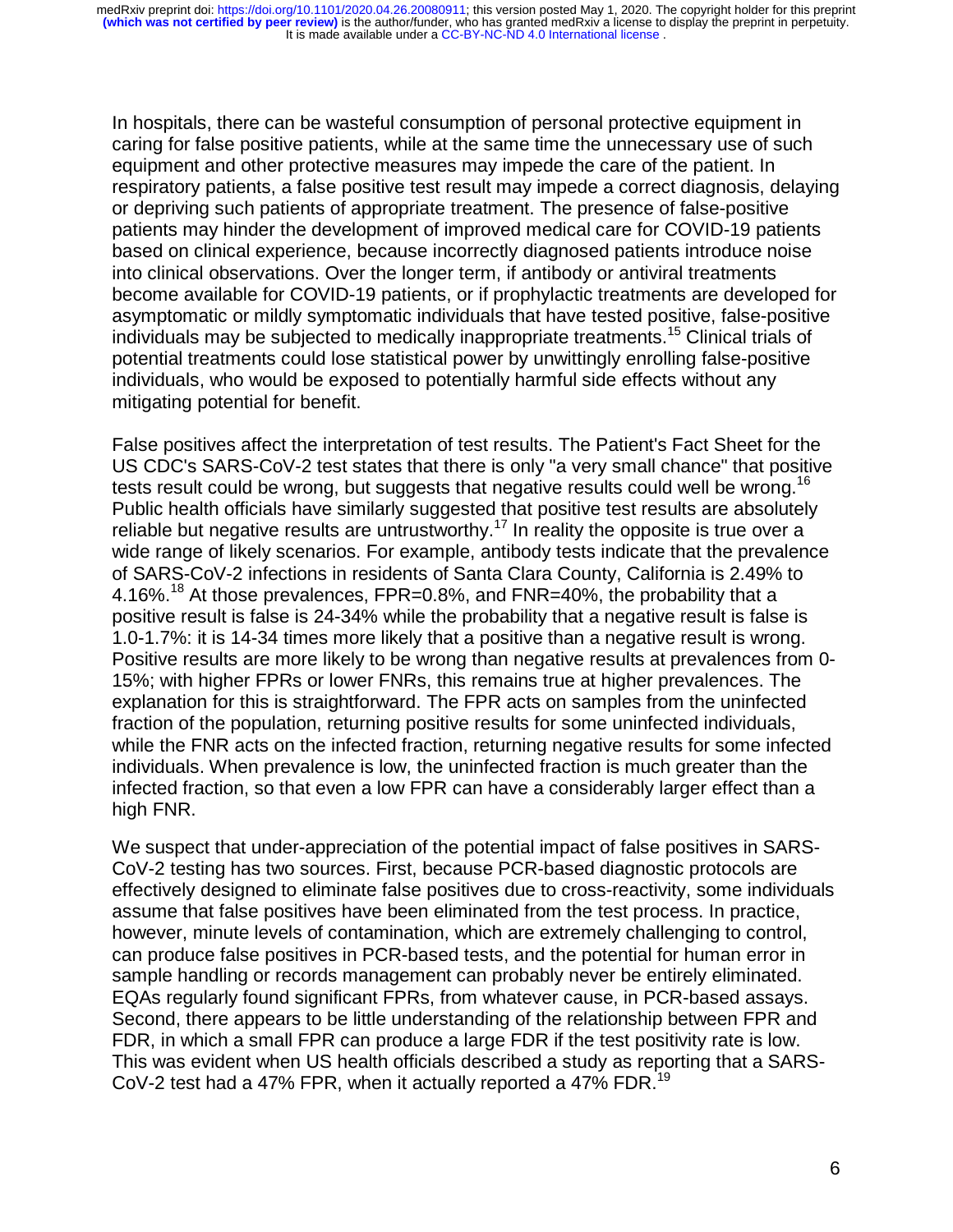A limitation of our study was the application of FPR estimates derived from EQAs of tests for other RNA viruses to SARS-CoV-2 test data. However, there is no apparent reason that SARS-CoV-2 protocols should produce significantly different FPRs, and we derived our model inputs conservatively from the EQA data. The EQA yielded FPR estimates on a per sample basis, and in analyzing the regional data we applied these to data aggregated on an individual basis, with some individuals tested multiple times. The individual-basis FPR may differ from the sample-basis FPR, but if the number of repeat tests is small relative to total tests the difference should be small. We used uncertain FNR estimates from the literature, but showed that varying FNR has little effect on our analyses.

There is much that we could do to mitigate the impact of false positives. First in importance is improved awareness. With understanding of the potential frequency of false positives and their effects, clinicians, epidemiologists and those involved in critical public health decisions can avoid many of the pitfalls described in this paper. Second, EQAs of SARS-CoV-2 diagnostic laboratories could be implemented to improve FPR estimates, and if designed appropriately, provide insight into the causes of intralaboratory false positives and facilitate their reduction. Efforts could also be made to assess the rate of false positives in sampling and sample transport. Third, false positives could be greatly reduced—though at the cost of increasing false negatives and consuming testing resources—by requiring two positive tests to count an individual as positive. This would ideally be done by taking two samples or splitting a sample at the point where it is taken, and sending each to different laboratories for analysis. Alternatively, false positives due to contamination at low concentrations could potentially be addressed by lowering the maximum Ct value for positive results, or by using primerprobe sets that are less sensitive. The resulting increase in FNR might be a reasonable trade-off for reduced FPR where test prevalence is low. Fourth, the rate of false positives in SARS-CoV-2 RT-PCR tests can be assessed retrospectively by antibody tests, though the accuracy of those tests may be similarly affected by false positives.

### **Contributors**

AC designed and conducted the analyses. AC and BK collaborated on the review of clinical implications and writing the report.

### **Funding and Role of Funding Organization**

There was no external funding for this research.

### **Declaration of interests**

We declare no competing interests.

### **Acknowlegments**

We thank Michael Milgroom for his help with statistical analysis and writing the report, Elisa Liberti for help with data acquisition, and Dominic Chow for reviewing the manuscript.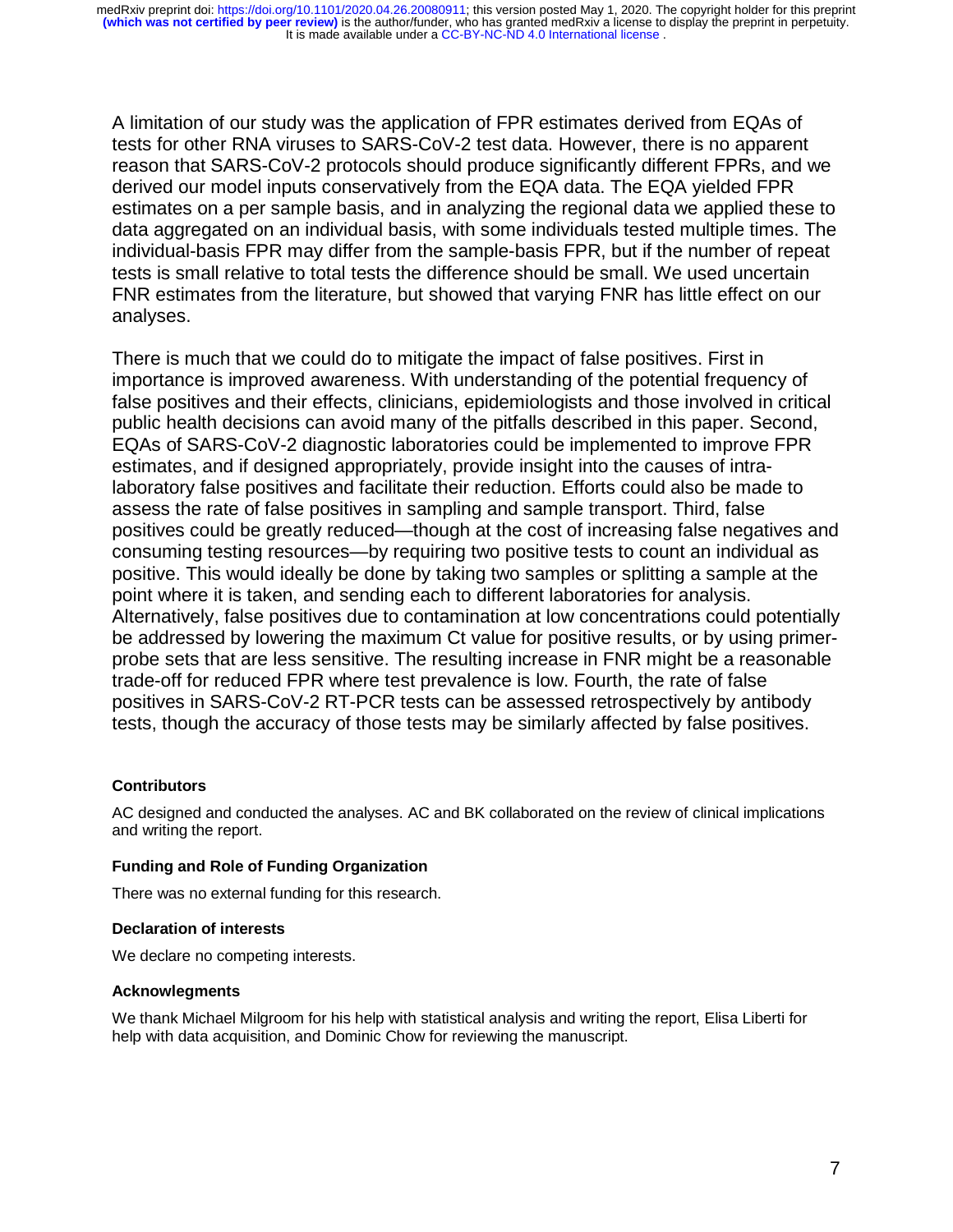## **References**

- 1 Korea Centers for Disease Control and Prevention. Updates on COVID-19. https://www.cdc.go.kr/board/board.es?mid=&bid=0030 (accessed Apr 22, 2020).
- 2 The COVID Tracking Project. New York/Historical Data for New York. https://covidtracking.com/data/state/new-york#historical (accessed Apr 22, 2020).
- 3 Gudbjartsson DF, Helgason A, Jonsson H, et al. Spread of SARS-CoV-2 in the Icelandic Population. *New Engl J Med* 2020; published online Apr 14, 2020. DOI: 10.1056/NEJMoa2006100.
- 4 Sutton D, Fuchs K, D'Alton M, Goffman D. Universal screening for SARS-CoV-2 in women admitted for delivery. *New Engl J Med* 2020; published online Apr 13, 2020. DOI: 10.1056/NEJMc2009316.
- 5 Nishiura H, Kobayashi T, Suzuki A, et al. Estimation of the asymptomatic ratio of novel coronavirus infections (COVID-19). *Int J Infect Dis* 2020; published online Mar 13, 2020. DOI: 10.1016/j.ijid.2020.03.020.
- 6 Mizumoto K, Kagaya K, Zarebski A, Chowell G. Estimating the asymptomatic proportion of coronavirus disease 2019 (COVID-19) cases on board the *Diamond Princess* cruise ship, Yokohama, Japan, 2020. *Euro Surveill* 2020; **25**(10). DOI: 10.2807/1560- 7917.ES.2020.25.10.2000180.
- 7 Lau KA, Theis T, Gray J, Rawlinson WD. Ebola preparedness: diagnosis improvement using rapid approaches for proficiency testing. *J Clin Microbiol* 2017; **55**: 783–90.
- 8 Qian Y, Zeng T, Wang H, et al. Safety management of nasopharyngeal specimen collection from suspected cases of coronavirus disease 2019. *Int J Nurs Sci* 2020; published online Apr 4, 2020. DOI: 10.1016/j.ijnss.2020.03.012.
- 9 Wang M, Wu Q, Xu W, et al. Clinical diagnosis of 8274 samples with 2019-novel coronavirus in Wuhan. *medRxiv* 2020. https://doi.org/10.1101/2020.02.12.20022327 (accessed Apr 24, 2020).
- 10 Carbone M, Green JB, Bucci EM, Lednicky JA. Coronaviruses: facts, myths, and hypotheses. *J Thorac Oncol* 2020; **15**: 675–8.
- 11 Lippi G, Simundic AM, Plebani M. Potential preanalytical and analytical vulnerabilities in the laboratory diagnosis of coronavirus disease 2019 (COVID-19). *Clin Chem Lab Med* 2020; published online Mar 16, 2020. DOI: 10.1515/cclm-2020-0285.
- 12 Willman D. Contamination at CDC lab delayed rollout of coronavirus tests. *Washington Post*, Apr 28, 2020. https://www.washingtonpost.com/investigations/contamination-at-cdc-lab-delayed-rollout-ofcoronavirus-tests/2020/04/18/fd7d3824-7139-11ea-aa80-c2470c6b2034\_story.html (accessed Apr 24, 2020).
- 13 Vogels CBF, Brito AF, Wyllie AL, et al. Analytical sensitivity and efficiency comparisons of SARS-COV-2 qRT-PCR assays. *medRxiv* 2020. https://www.medrxiv.org/content/10.1101/2020.03.30.20048108v2.full.pdf+html (accessed Apr 24, 2020).
- 14 Wang Y, Wang Y, Chen Y, Qin Q. Unique epidemiological and clinical features of the emerging 2019 novel coronavirus pneumonia (COVID-19) implicate special control measures. J Med Virol 2020; 92(6): 568–76.
- ‐19) implicate special control measures. *J Med Virol* 2020; 15 Molloy PJ, Persing DH, Berardi VP. False-positive results of PCR testing for Lyme disease. *Clin Infect Dis* 2001; **33**: 412–3.
- 16 U.S. Centers for Disease Control and Prevention. Fact Sheet for Patients: CDC 2019-nCoV Real-Time RT-PCR Diagnostic Panel. https://www.cdc.gov/coronavirus/2019-ncov/downloads/Factsheetfor-Patients-2019-nCoV.pdf (accessed Apr 24, 2020).
- 17 Johnson CY. A 'negative' coronavirus test result doesn't always mean that you aren't infected. *Washington Post*, Mar 26, 2020. https://www.washingtonpost.com/science/2020/03/26/negativecoronavirus-test-result-doesnt-always-mean-you-arent-infected/ (accessed Apr 24, 2020).
- 18 Bendavid E, Mulaney B, Sood N, et al. COVID-19 Antibody Seroprevalence in Santa Clara County, California. *medRxiv* 2020. https://doi.org/10.1101/2020.04.14.20062463 (accessed Apr 24, 2020),
- 19 Harris R. In defense of coronavirus testing strategy, Administration cited retracted study. *National Public Radio (NPR)*, Mar 26, 2020. https://www.npr.org/sections/healthshots/2020/03/26/822084429/in-defense-of-coronavirus-testing-strategy-administration-citedretracted-study (accessed Apr 24, 2020).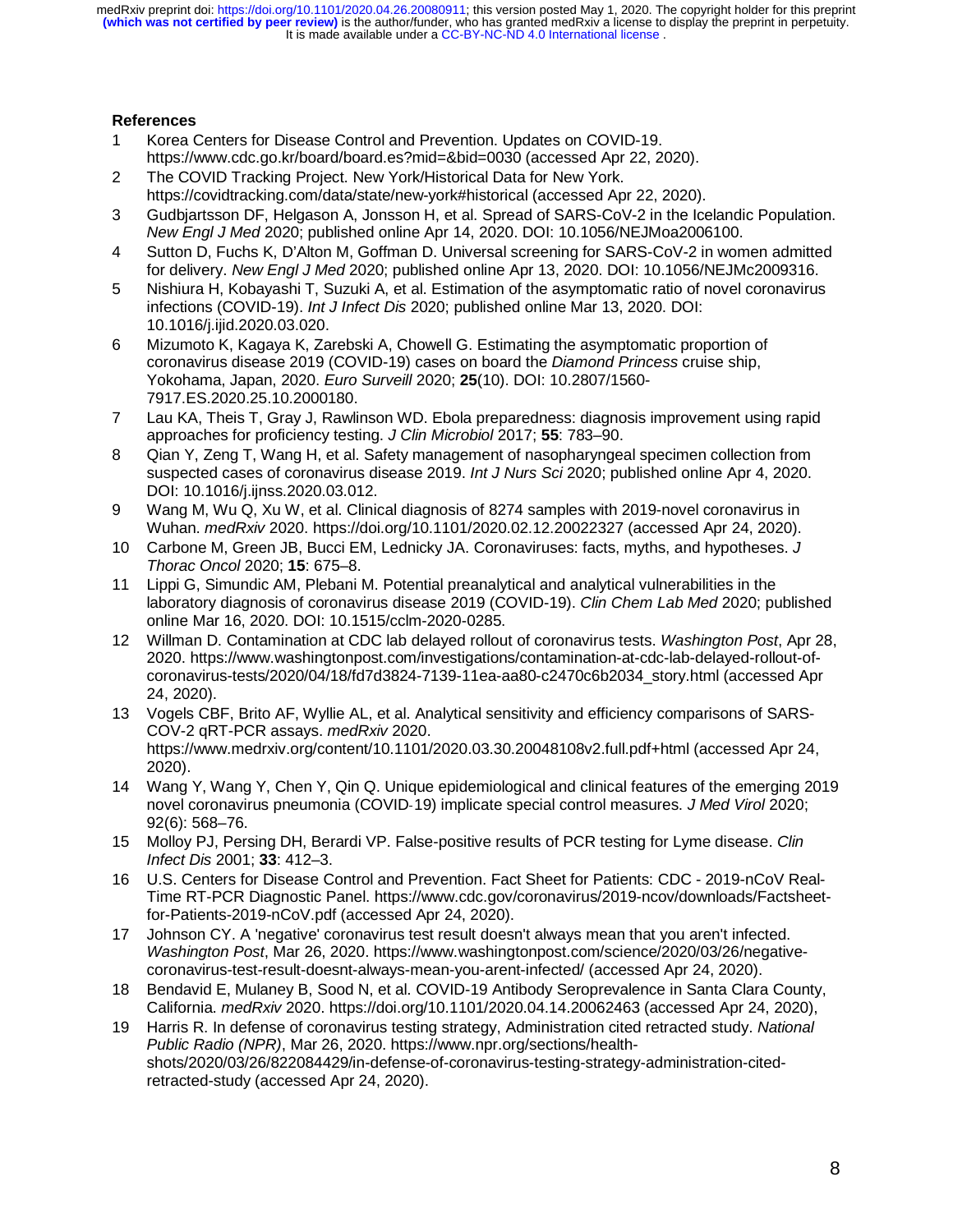| <b>Study</b>                         | <b>Viral Target</b>            | Date of<br><b>EQA</b> | Labor-<br>atories | <b>Negative</b><br><b>Samples</b> | <b>False</b><br><b>Positive</b><br>Rate |
|--------------------------------------|--------------------------------|-----------------------|-------------------|-----------------------------------|-----------------------------------------|
| Drosten et al. 2004                  | SARS-CoV                       | 2004?                 | 58                | 174                               | 2.3-6.9%                                |
| Pas et al. 2015                      | MERS-CoV                       | 2014                  | 99                | 1,134                             | 1.0%                                    |
| Zhang et al. 2016                    | MERS-CoV                       | 2015?                 | 56                | 168                               | $< 0.6\%$ <sup>e</sup>                  |
| Zhou & Luo 2018                      | MERS-CoV                       | 2017?                 | 49                | 49                                | $-2.0\%$ <sup>e</sup>                   |
| WHO 2008-2020 <sup>a,d</sup>         | Influenza A viruses            | 2007-2019             | 64-174            | 114-332                           | $< 0.6^{\circ}$ -7.0%                   |
| Caliendo et al. 2006                 | Hepatitis C virus              | 2005?                 | 5                 | 119                               | 3.4%                                    |
| Laperche et al. 2007                 | Hepatitis C virus              | 2006?                 | 20                | 21                                | $< 4.8\%$ <sup>e</sup>                  |
| Tvorogova et al. 2009 <sup>b,d</sup> | Hepatitis C virus              | 2005-07               | 78-104            | 534-728                           | $2.1 - 7.0%$                            |
| LeGal et al. 2016                    | Hepatitis Delta virus          | 2015?                 | 28                | 112                               | 5.4%                                    |
| Panning et al. 2009                  | Chikungunya virus              | 2007?                 | 31                | 108                               | 1.9-5.6%                                |
| Jacobsen et al. 2016                 | Chikungunya virus              | Sep 2014              | 56                | 297                               | 8.1%                                    |
| Soh et al. 2015                      | Chikungunya, Dengue            | Feb-May 2015          | 20                | 40                                | 2.5%                                    |
| Pok et al. 2015                      | Dengue virus                   | May-Jul 2013          | 16                | 16                                | 6.3%                                    |
| Charrel et al. 2017                  | Zika virus                     | Oct 2016              | 50                | 504                               | 2.8%                                    |
| Escadafal et al. 2013                | <b>Rift Valley Fever virus</b> | 2012                  | 30                | 117                               | 3.4%                                    |
| Zhang et al. 2015                    | Measles virus                  | Aug 2014              | 41                | 123                               | 0.8%                                    |
| Wang et al. 2015                     | Ebola virus                    | Dec 2014              | 19                | 60                                | $< 1.7\%$ <sup>e</sup>                  |
| Ellerbrok et al. 2017                | Ebola virus                    | Aug 2014              | 82                | 317                               | 0.3%                                    |
| Lau et al. $2017^{c,d}$              | Ebola virus                    | 2014-16               | $3-9$             | $3-9$                             | $<$ 11.1 $^{\circ}$ -16.7%              |
| Reusken et al. 2019                  | 4 arboviruses                  | Nov 2017              | 51                | 204                               | 4.9%                                    |

**Table 1. False positive rates in external quality assessments (EQAs) of diagnostic laboratories assaying RNA viruses.**

Laboratories = the number of laboratories participating in the EQA; Negative Samples = the total number of negative samples in the blind panels analyzed by those laboratories. Citations are listed in the Appendix pp. 8–9.

- <sup>a</sup> Comprises 17 EQAs.
- b Comprises 6 EQAs.
- <sup>c</sup> Comprises 3 EQAs.

<sup>d</sup> Shows the range in number of laboratories, negative samples and false positive rates per EQA.

<sup>e</sup> Below the indicated detection limit; treated as zero in the analyses.